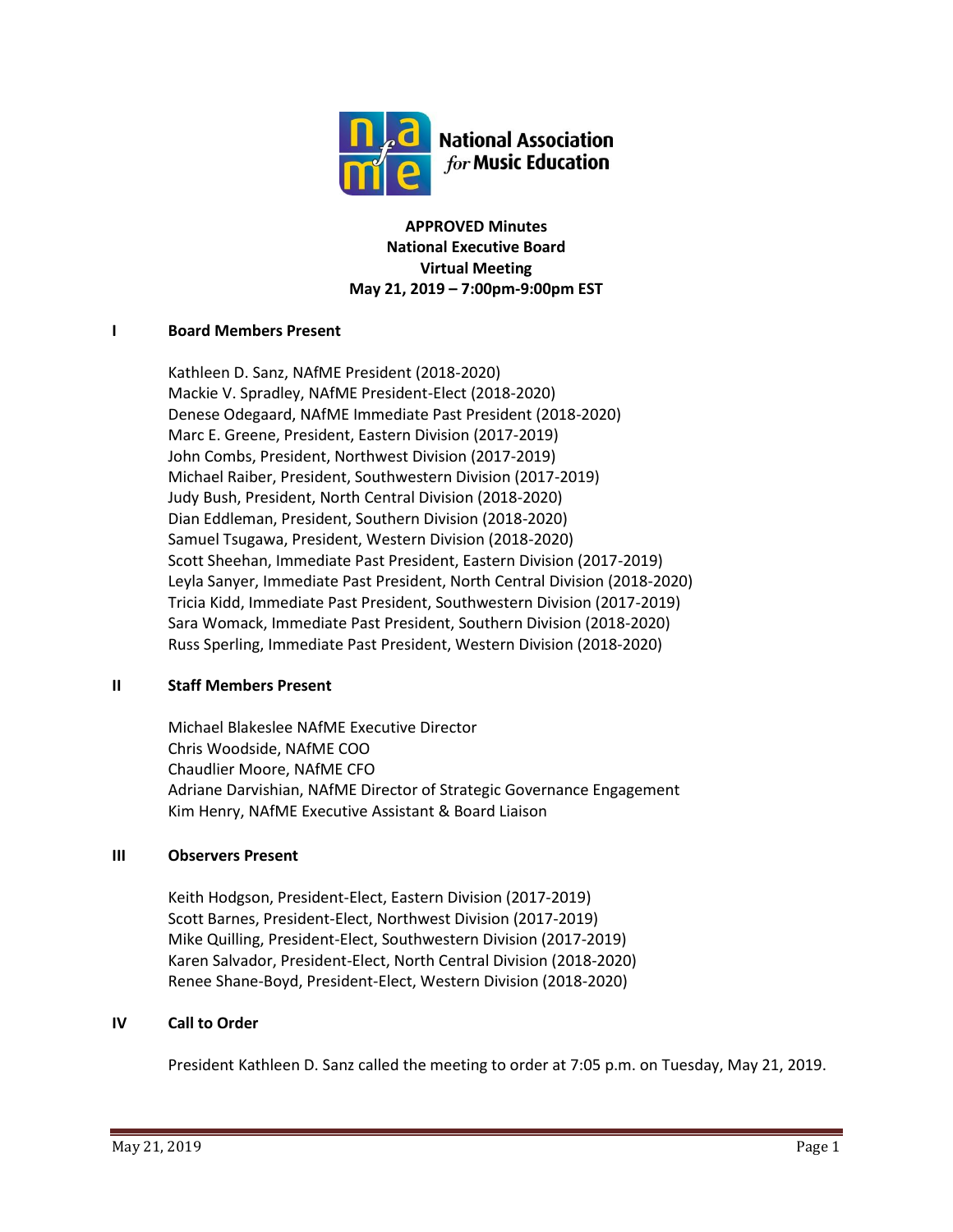## **V Review and Adoption of Agenda (Appendix A)**

*IT WAS MOVED BY KIDD, SECONDED BY BUSH, AND CARRIED, SHEEHAN ABSTAINING, TO ADOPT THE AGENDA AND CONFIRM THE INTERIM ACTIONS AS PRESENTED WITH FLEXIBILITY AS DIRECTED BY THE PRESIDENT:*

- *CONFIRMED APPROVAL OF THE NAFME MINUTES OF THE MARCH 29-30, 2019 NEB MEETING*
- *APPROVAL OF THE VARIANCE TO ALLOW TWO CANDIDATES TO BE PRESENTED AT THE NATIONAL ASSEMBLY*
- *APPROVAL OF THE INTERIM CHAIR TO THE COUNCIL OF STATE EDITORS*

## **VI Reports**

## **A Report of Chair, Executive Committee**

*IT WAS MOVED BY SHEEHAN, SECONDED BY RAIBER, AND CARRIED UNANIMOUSLY, TO OPEN UP DISCUSSION TO THE COMMITTEE OF THE WHOLE.*

President Sanz provided a review of the Finance Committee Meeting on April 28, 2019. The Finance Committee reviewed the variances in the approved two year budget before the budget enters its second year. The board discussed the particular variances and how those would be handled within the budget planning for the specified programs effected.

President Sanz led a discussion of the conversations to date with the consulting firm Cook Ross. The next step in these conversations is for the Executive Committee, with Southwestern Division President Michael Raiber, to speak with Cook Ross on a conference call to further discuss the work Cook Ross will conduct at National Assembly, the timeline going forward for this project, and messaging the goals of the project to the membership.

President Sanz led a review of the current work on Diversity, Equity, Inclusion and Access, and the Standards.

President Sanz led a discussion of division updates that included reports from each Division President. There will be further discussion in subsequent NEB meetings.

- Southwestern Division Division President Michael Raiber reported that the Southwestern Collegiate Summit exceeded its planned number of attendees in the first year for the event.
- Eastern Division Division President Marc Greene reported that the Eastern Division did accept a proposal for the 2023 Division meeting to take place in Rochester, NY. NEB approval will be requested at the June NEB meeting.
- North Central Division Division President Judy Bush reported that details were being finalized for the upcoming Fall Division Meeting in Minneapolis. Also, all Council nominations have been submitted.
- Western Division Division President Samuel Tsugawa reported on the upcoming Western Leadership Meeting in Las Vegas, NV. President Sanz will attend, as well as Western Division Immediate Past President Russ Sperling. This conference is focused on governance and leadership development for the states in the Division.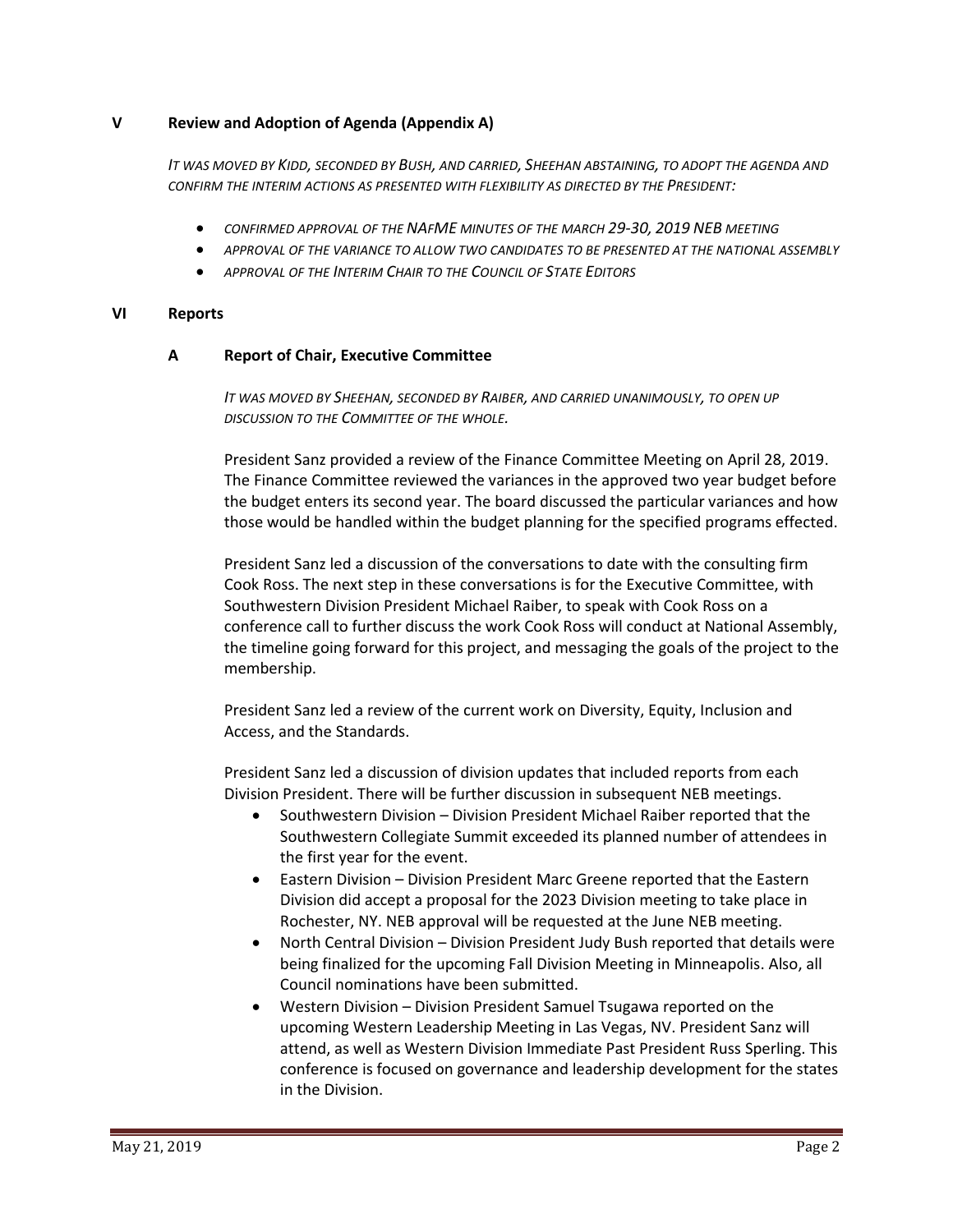- Southern Division Division President Dian Eddleman continues to work with the Louisiana (LA) MEA to build a connection with the Division and National office. LA MEA has invited leadership to attend their state conference in August 2019, and LA MEA is working with the National office to secure their attendance at National Assembly.
- Northwest Division Division President John Combs reported continued work to finalize the agenda for the Division Meeting in October 2019. President-Elect Scott Barnes is beginning work on Division Meeting agenda and details for 2021.

President Sanz reviewed the previous conversation the NEB had on the Engagements with Commercial Partners policy. It was confirmed these revisions would amend three separate policies, including the partnerships policy, the advertising policy, and the sponsorships policy, if approved. The NEB also discussed changing the wording of the suggested revisions. It was agreed that this dialogue would continue at the June NEB meeting.

# **B Report of Executive Director**

Executive Director Mike Blakeslee highlighted, as requested by the NEB, a few items from the consolidated management report classified by the four strategic objectives. Mr. Blakeslee noted all reports are provided in the board book for the NEB to review and ask questions or provide comments as needed.

Mr. Blakeslee reviewed for the NEB the membership campaign plan and cadence. The NEB discussed further review of the membership campaign plan and timeline. The Division Presidents determined they would need further information in order to discuss this topic at their Division Board Meetings at National Assembly.

## **C Report on NAfME Elections**

Eastern Division Immediate Past President Scott Sheehan recused himself at 7:48 p.m. and returned to the NEB meeting at 8:00 p.m.

Immediate Past President Denese Odegaard provided an update on the NAfME Nominating Committee. The Committee finalized the timing, number of questions, and final questions the Presidential candidates would follow and answer. A call for questions was put out to the general membership before the final questions were decided. A second call for questions will be requested prior to the town hall to take place at the National Conference in November 2019 .

## **D Report of Position Statement Committee**

President-Elect Mackie V. Spradley lead the discussion about the work of the Committee. The Committee has focused on updating three existing position statements to fit into the current format, as well as updating the language and format of the Sacred Music in Schools Position Statement. President Sanz informed the board that the National Assembly breakouts will provide an opportunity for further discussion on topics covered by the existing Position Statements and conversations that will guide the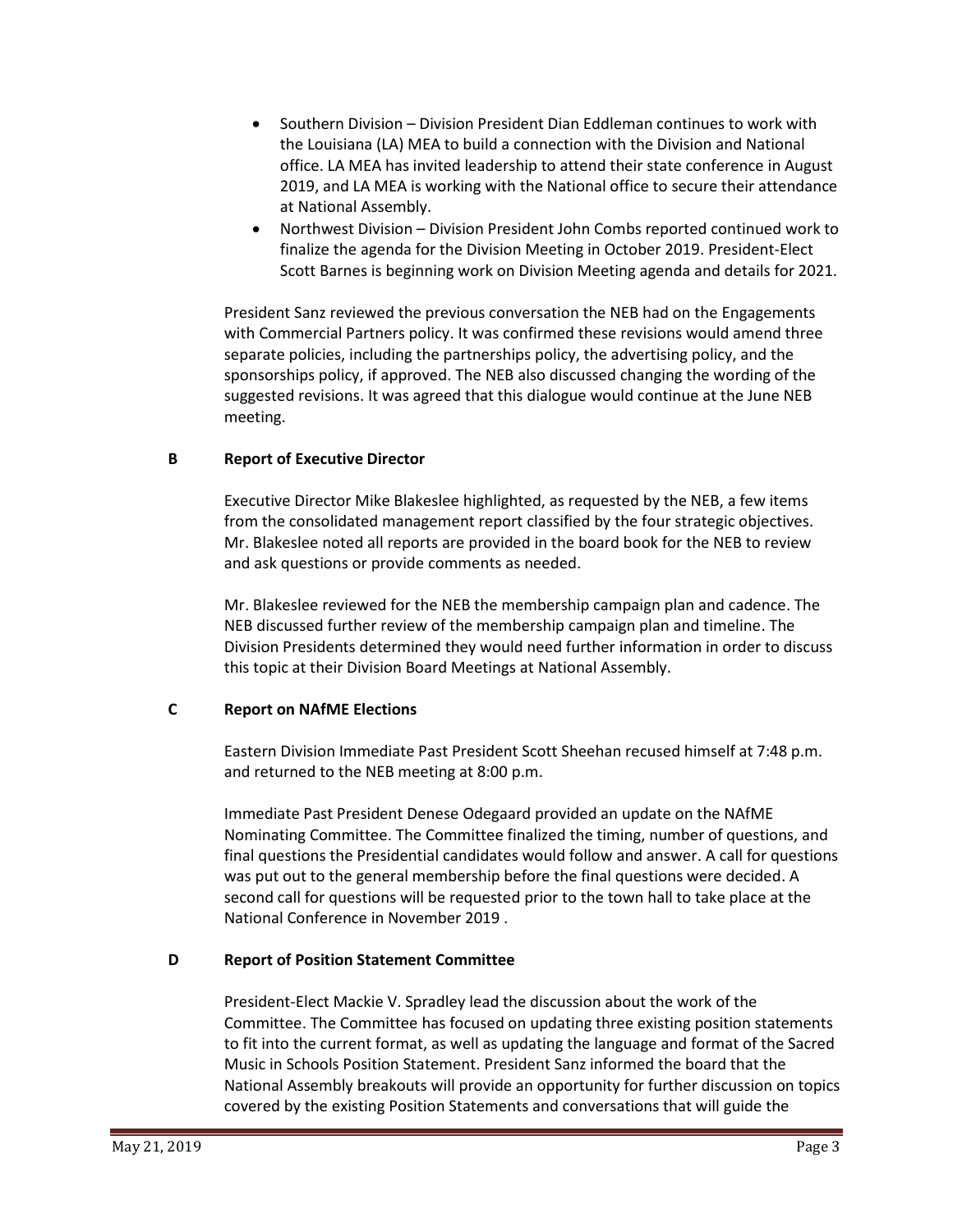thought process on other topics important to the Association that the Position Statement Committee has also begun to touch on in their continuing work.

The NEB requested a summary of this work be provided for the Division Meetings common agenda.

# **E Report of Chair, Professional Development Committee (PDC)**

Professional Development Chair, Denese Odegaard provided an update of the 2019 and 2020 annual National Conferences in Kissimmee, FL. Members of the PDC attended a site visit to walk through each event at both National Conferences in order to finalize the details for 2019 and continue to work on the details and messaging for 2020.

The PDC will next review webinar procedures, review the current webinars to date, and solicit areas of need.

Co-Chair Michael Raiber provided an update on the 2020 combined conference. The conference is titled, "Conference 2020: Bringing the Future into Focus." Proposal submission opened on March 15, 2019. The deadline is June 17, 2019, and acceptance notices will be distributed on August 15, 2019. The 2020 call for proposals is for research and K-12 educators who want to conduct research and co-present at the 2020 conference. The review committees are currently being developed to expedite the process to notify the K20 collaborations to begin their research.

ANHE Chair Scott Sheehan provided an update on the 2019 All National Honors Ensembles event. The application deadline was May 3, 2019. Mr. Sheehan thanked the Division Presidents for encouraging their state leaders to have their students apply, particularly for the new guitar and modern band ensembles.

Mr. Sheehan reviewed the current status of the research into multiple locations for the 2022 ANHE event. The NEB was provided with a list of those venue possibilities that the NAfME conference vendor found to be feasible for the 2022 ANHE event. The NEB used this information to discuss the best possible date and location for this event while considering the best option to enable members to participate.

*IT WAS MOVED BY SPERLING, SECONDED BY KIDD, AND CARRIED UNANIMOUSLY, TO HOLD THE ALL NATIONAL HONORS ENSEMBLES (ANHE) IN SAN DIEGO, CA IN JANUARY 2022.*

The board noted that this places one ANHE event in each school year, 2021-2022 and 2022-2023.

Chair Odegaard provided an update on the mentoring program. Chair Odegaard reviewed the existing mentoring proposal from SMTE. Chair Odegaard had further conversation with the leaders of SMTE following the feedback from the board in the March 2019 NEB meeting. The leaders of SMTE provided responses to the questions the board asked regarding their proposal.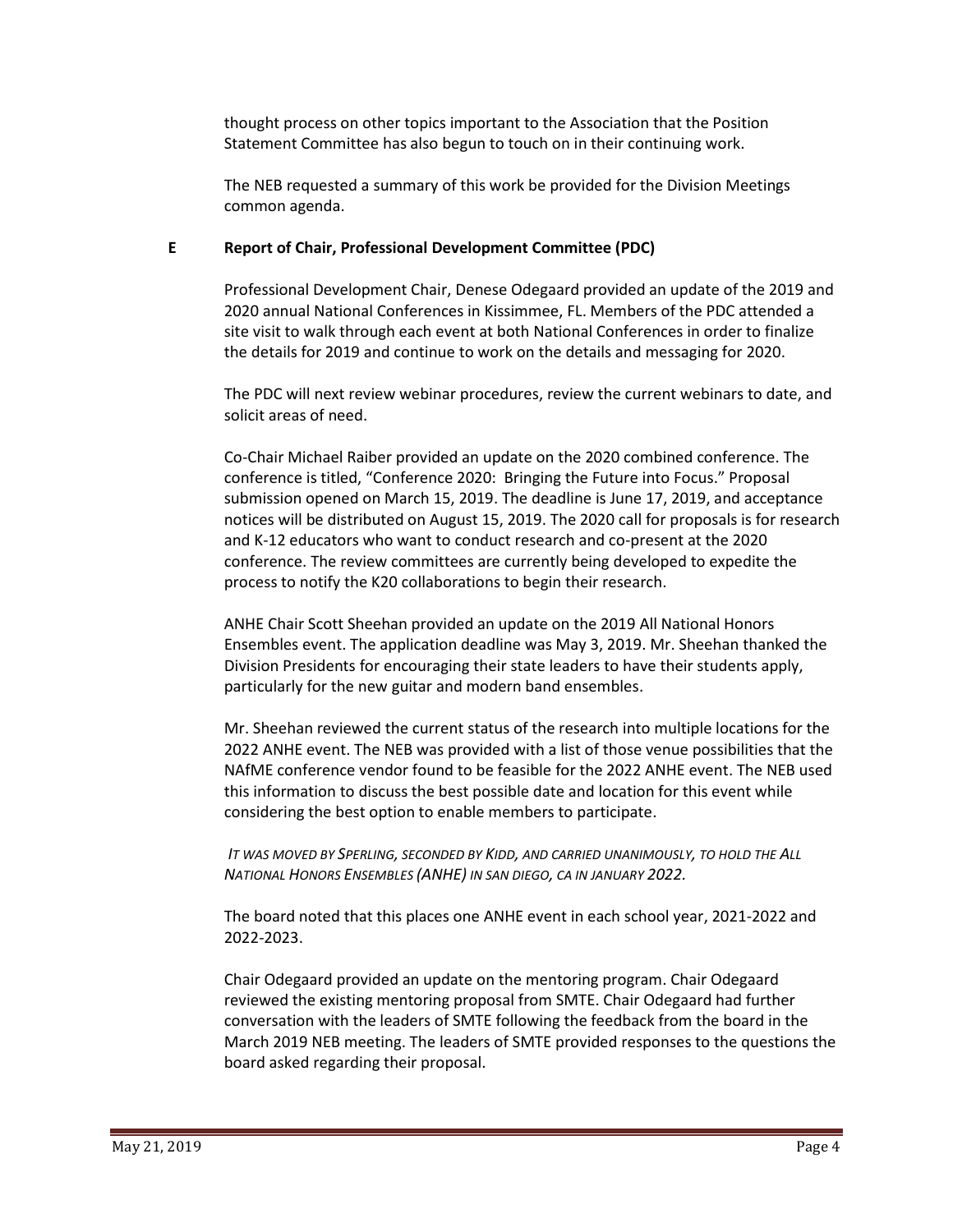*IT WAS MOVED BY RAIBER, SECONDED BY WOMACK, AND CARRIED UNANIMOUSLY, TO MOVE FORWARD WITH THE SMTE PROGRAM UNDER THE BUDGET PROVIDED.*

#### **VII Appointments**

## **A Approval of Interim Chair to the Council of State Editors**

Approved in the consent agenda. See page 2.

#### **VIII Old Business**

#### **A List of 2019 Fall Division Board Meeting Dates**

President Sanz reviewed the dates for the 2019 Fall Division Board Meetings. Staff will provide the Division Presidents with materials on programs and advocacy from the national office. Division Presidents may use this material at the Division Board Meetings and the state MEA meetings. President Sanz asked the Division Presidents to provide start and end times for the Division meetings to better facilitate planning travel.

#### **B List of 2018-2020 NEB Meeting Dates**

President Sanz reviewed the dates for the 2018-2020 NEB Meetings.

## **C Updating Travel Matrix for 2018-2020**

President Sanz asked the NEB to provide their upcoming travel to state MEAs to ensure the travel matrix is kept current.

## **D National Assembly 2019**

President Sanz informed the board of her ongoing discussions with the Chairs of the Societies and Councils and their role at National Assembly. The Chairs will be working together to lead breakout sessions at National Assembly. President Sanz will continue to update the board as plans are finalized.

President Sanz led a review of the draft schedule for the week of National Assembly. The Division Presidents requested a Division Reception with space for each division and food and beverages options. Staff will work to provide Division Presidents with options and a process for payment by the Divisions for these receptions.

## **IX New Business**

## **A Discussion of Common Agenda Items**

President Sanz reviewed the NEB current list of items for the Division Meeting Common Agenda for National Assembly 2019 and Fall Division Board Meetings:

• Collegiate Voting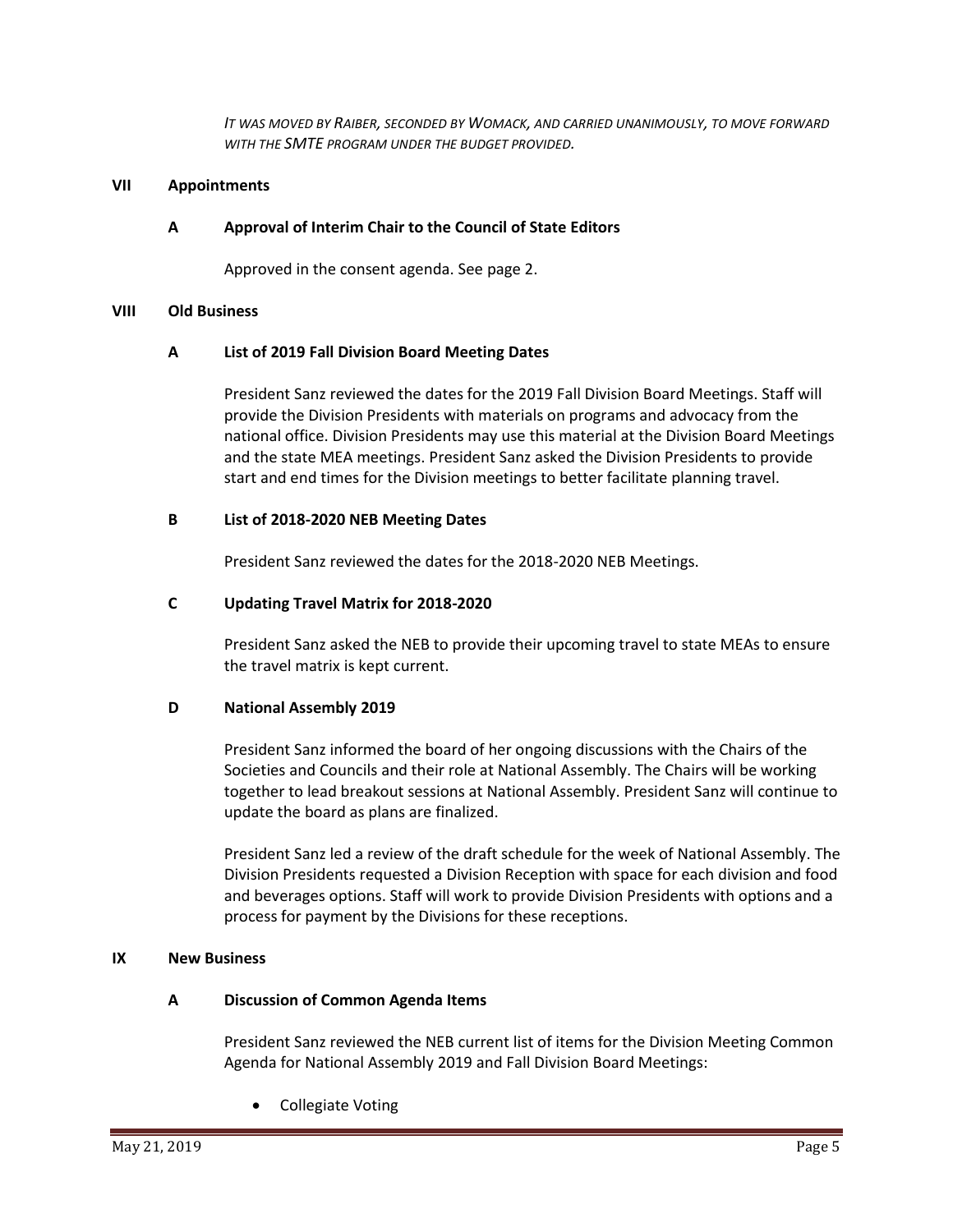- Task Force on Investments
- Update on Position Statements Committee work
- Determine representation from the Divisions on the Societies and Councils
- Explanation of the Cook Ross work
	- o Staff to create a white page/paper that contains information for leaders on the history of this work, the goal(s) of this work, and next steps
- Changes to the Election Policy
- Internal Communications Policy Language
- Information regarding ANHE beyond 2022
- Value of NAfME and what we do as an association
- Technology Update

The NEB asked for this agenda to be sent to Division Presidents in advance of the Division Meetings at National Assembly. President Sanz asked the board to consider any other topics they would like to add and send those suggestions for further discussion at the June NEB Meeting.

## **B Report of Building Capacity Task Force**

Immediate Past President Odegaard reviewed for the NEB the documents that the Task Force created to provide to the National Assembly attendees. These documents will explain in more detail the sale of the building and plan for those funds that will provide assistance to the states through future programs. Chair Odegaard requested the NEB review these documents and provide any further feedback before they are distributed at National Assembly and further dialogue is planned for the Division Meetings at National Assembly.

## **X Adjournment**

*IT WAS MOVED BY GREENE, SECONDED BY BUSH, AND CARRIED UNANIMOUSLY TO ADJOURN THE NATIONAL EXECUTIVE BOARD MEETING ON TUESDAY, MAY 21, 2019 AT 8:53 P.M.*

Respectfully Submitted,

Idue Bakele

Mike Blakeslee, Executive Director

Summary and notes formally taken by Kim Henry, Executive Assistant and Board Liaison Appendix A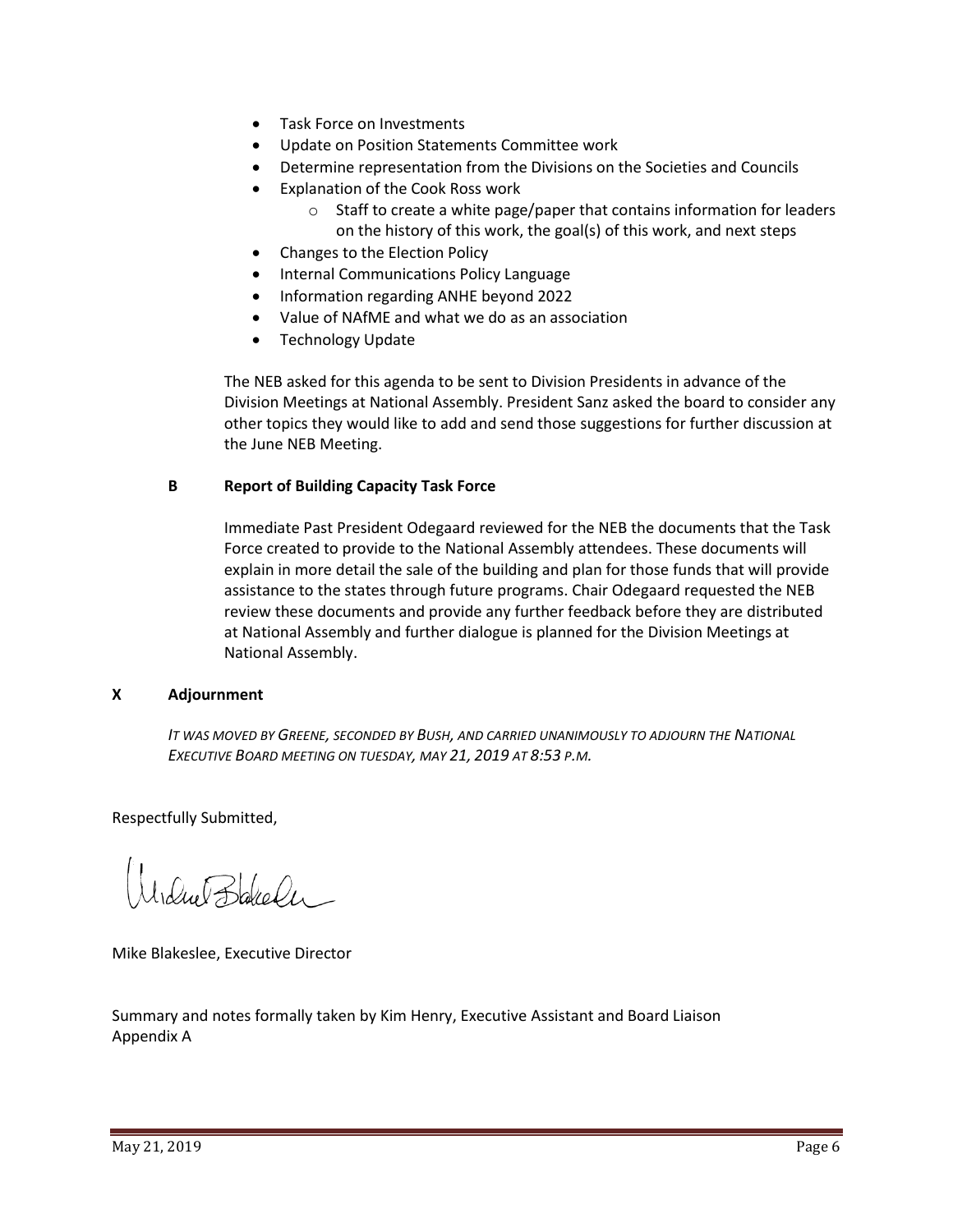

# **National Executive Board Agenda Tuesday, May 21, 2019 Virtual Meeting, 7:00pm-9:00pm EASTERN**

| I | Review & Adoption of Agenda<br><b>Confirm Interim Actions</b> |                                                                                                                |                             |             |  |  |
|---|---------------------------------------------------------------|----------------------------------------------------------------------------------------------------------------|-----------------------------|-------------|--|--|
|   |                                                               | Approval Minutes of the March 29-30, 2019 NEB<br>Meeting                                                       | Consent                     | Page 1-3    |  |  |
|   |                                                               | Approval of the variance to allow two candidates<br>$\bullet$<br>to be presented to the National Assembly      | Consent                     |             |  |  |
|   |                                                               | Confirm the Consent Agenda                                                                                     |                             |             |  |  |
|   |                                                               | Approval of Interim Chair to the Council of State<br>Editors                                                   | Consent                     |             |  |  |
| Ш | Reports                                                       |                                                                                                                |                             |             |  |  |
|   | A                                                             | Report of Chair, Executive Committee                                                                           |                             |             |  |  |
|   |                                                               | Update on Finance Committee Meeting                                                                            | Informational               |             |  |  |
|   |                                                               | Update on Diversity, Equity, Inclusion and Access<br>$\bullet$<br><b>Cumulative List of Actions</b><br>$\circ$ | Discussion                  | Pages 4-11  |  |  |
|   |                                                               | Report on Cook Ross Work<br>$\circ$                                                                            |                             |             |  |  |
|   |                                                               | Update on Standards<br><b>Division Updates</b>                                                                 | Informational<br>Discussion | Pages 12-16 |  |  |
|   |                                                               | <b>Policies</b><br>$\bullet$                                                                                   |                             |             |  |  |
|   |                                                               | Commercial Partners (Addendum A)<br>$\circ$                                                                    | Discussion                  |             |  |  |
|   | B                                                             | Report of Executive Director/CEO                                                                               |                             |             |  |  |
|   |                                                               | <b>Management Reports</b>                                                                                      |                             |             |  |  |
|   |                                                               | March, April Monthly Management                                                                                |                             |             |  |  |
|   |                                                               | Reports (Addendum B)                                                                                           | Informational               |             |  |  |
|   |                                                               | Summary of Actions & Follow-up<br>$\bullet$                                                                    | Informational               | Pages 17-20 |  |  |
|   |                                                               | Financial Reports & Budget Update (Addendum C)<br>$\bullet$                                                    | Informational               |             |  |  |
|   |                                                               | Comparative Membership Report<br>$\bullet$                                                                     | Informational               | Pages 21    |  |  |
|   |                                                               | Amplify & Membership Statistics<br>٠                                                                           | Informational               | Pages 22-24 |  |  |
|   |                                                               | Government Relations/Legislative Update<br>$\bullet$                                                           | Informational               | Pages 25-26 |  |  |
|   |                                                               | <b>Technology Update</b><br>$\bullet$                                                                          | Informational               |             |  |  |
|   |                                                               | Membership Campaign Plan & Cadence<br>$\bullet$                                                                | Informational               | Pages 27-28 |  |  |
|   | С                                                             | Report on NAfME Elections                                                                                      |                             |             |  |  |
|   |                                                               | Committee on Elections & Campaigning Update                                                                    | Informational               | Pages 29-30 |  |  |
|   |                                                               | National Nominating Committee Update<br>$\bullet$                                                              |                             |             |  |  |
|   | D                                                             | Report of Chair, Position Statement Committee                                                                  | Informational               | Page 31     |  |  |
|   | E                                                             | Report of Chair, Professional Development Committee                                                            |                             |             |  |  |